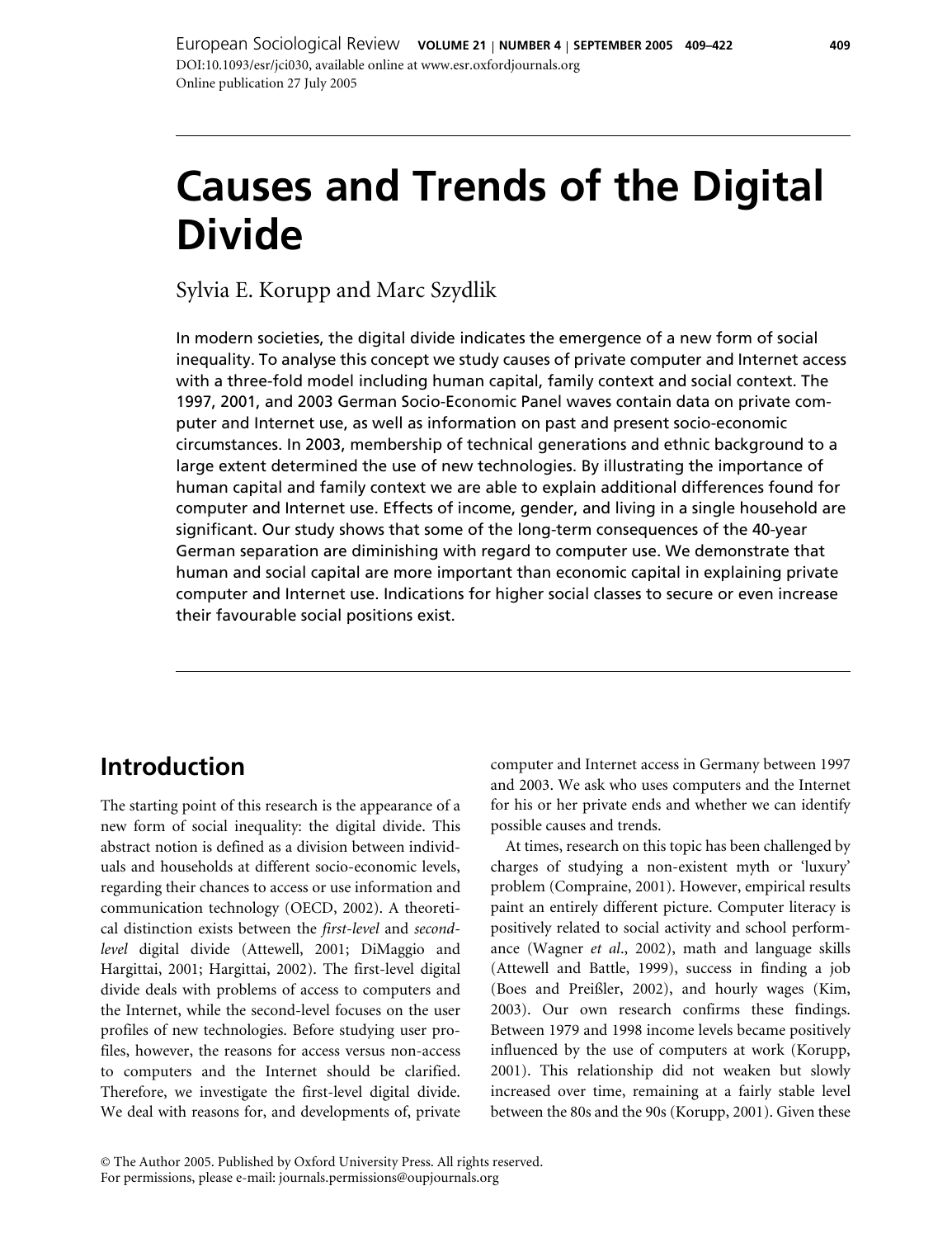positive relationships we are left with the question of what influences people's access and use of computers and the Internet.

Most of the studies on this topic deal either with social inequality, regional aspects, or ethnic background.<sup>1</sup> If the digital gap is connected to socio-economic inequality, 'classical' attributes like education and income are introduced to help understand unequal computer access. A general finding is that the development of the digital divide parallels that of economic inequality (e.g. Bucy, 2000; Luke, 2000; Attewell, 2001; DiMaggio *et al*., 2001; Jung *et al*., 2001; Bonfadelli, 2002; Ekdahl and Trojer, 2002). Part of this discussion revolves around the diametric antipodes of a utopian versus dystopian view, i.e. an optimistic versus a pessimistic outlook (Ebo, 1998; Katz and Rice, 2002a,b). The question is whether the introduction of computers and the Internet to modern societies increases or decreases the general quality of life. Some authors hold that computers and the Internet will complement other media and will become as ordinary as TVs or radios (DiMaggio *et al*., 2001; Katz and Rice, 2002b). However, rather than being an ordinary household tool a computer can be perceived as a complex, multi-tasking device. Compared to handling, for example, mobile phones, using computers and the Internet requires specific skills that go beyond mere 'push-and-go' applications.

In studies on regional aspects, authors often stress exclusionary trends. Dolnicar *et al*. (2002), for example, show that compared to the EU the use of computers in Slovenia has fallen far behind. For the US it is predicted that low income urban communities will be disqualified for further technological advancements (Servon, 2001). Results show an increasing relationship between lacking the means to invest in infrastructure and the underdevelopment of rural areas (Hollifield, 2003). Another study underlines that a general shortage of human capital in rural areas adds to a developmental lag (Malecki, 2003).

Research that connects ethnic background to the use of computers is marked by a broad variety of analytic goals and questions. By combining, for instance, the digital divide and race inequalities in a global perspective, one study shows that race antagonisms between the north and the south of the world are currently reinforced (Nelson, 2002). Research on Anglo Americans and Hispanics underscores the importance of ethnicity regarding Internet use (Hacker and Steiner, 2002). A small-scale study on an Internet seminar demonstrates that gender and race influence students' modes of participation (Carstaphen and Lambiase, 1998). Obviously, ethnic background is important for analysing the digital divide.

Let us now turn to the situation in Germany. In 2002, only 35 out of 100 people owned a private PC, accounting for a 15 per cent increase within the last 12 years (IdW, 2003). Several notions are evident when reviewing studies on the digital divide in Germany. Most of the research deals with numbers and counts of computers, hosts, and Internet connections without trying to find an explanation for the current developments (SPIEGEL, 1996; AG.MA, 2000; golem.de, 2000; heise online, 2003; Van Eimeren *et al*., 2003; Statistisches Bundesamt, 2003). Nevertheless, the more recently a study is published, the more positive its undercurrent. For example, in 1996 concerns were voiced about the possible generation of status barriers regarding the use of new technologies (SPIEGEL, 1996). In 2003, a study appeared with the header: 'More than half of all Germans are online!' (heise online, 2003). But international comparisons show that in Germany the private use of computers is at a moderate level at best (Statistisches Bundesamt, 2003: 25).2

One exception is an approach explaining the number of Internet hosts in an international comparison. Here the diffusion rate of technology is related to general levels of trust and average material well-being (Bornschier, 2001). The study shows that an early diffusion of Internet applications is connected to high degrees of average trust and tolerance within countries.

To promote a more theoretically based view on the digital divide we embed our study into an individual, institutional, and social framework. We build an encompassing three-fold model based on theoretical concepts that draw on *human capital*, the *family context,* and the *social context* (see Figure 1). Regarding human capital we look at effects of education and computer use at work. Within the family context we include household settings, e.g. living with children and household income, and reflect their constraints on private computer and Internet use. Within the social context we look at domains of group membership, like technical generations, gender, ethnic background, and regional differences between East and West Germany.

Additionally, we contrast two theoretical ideas on innovation diffusion. On the one hand, a 'top down' notion exists. It indicates that people from higher socioeconomic strata are the first to adopt new technologies. After a trial period in which its success is determined, the new technology 'trickles down' to people from lower socio-economic levels (Rogers, 1995). On the other hand, we see that age is determined as a key issue,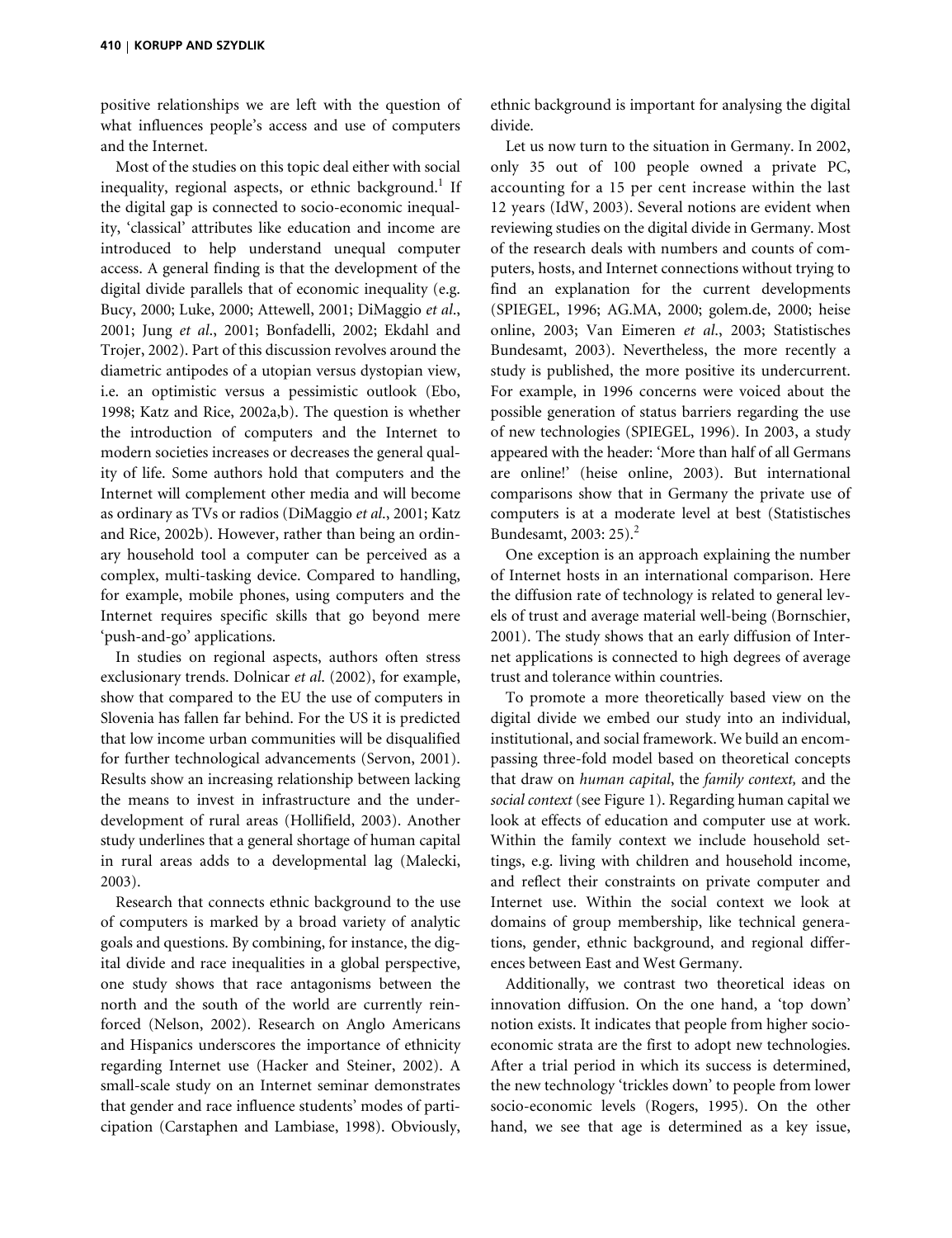

**Figure 1** Three levels of explanation for privately using a computer or the Internet

assuming that youth grants a quick innovation adoption. Here innovation diffusion occurs because the adopting young generation grows older (Sackmann and Weymann, 1995; Watt and White, 1999).

### **Theory and Hypotheses**

Let us first concentrate on the accumulation of *human capital* and how it influences private computer use. Human capital includes general and specific schooling and training, e.g. high school diplomas or vocational training (Becker, 1964). We assume levels of education and vocational training to be positively connected to people's use of computers or the Internet. In fact we presume computer literacy to be merely an additional educational skill. What is more, people with moderate levels of human capital are likely to work with computers in white collar jobs (Korupp, 2002). Getting acquainted with computers at work probably increases a person's likelihood of using one for his or her private ends. Therefore, we should find a positive relation between a person's human capital and his or her private use of computers or the Internet (hypothesis 1).

Particularly central to our study is the *family context*. Studies on computer use in families are embedded within the ecological framework of family theory (Watt and White, 1999). The ecological periphery of a family includes habitation and, more importantly, its technological environment. The incentives for children to deal with computers and the Internet are straightforward. Computer use involves playing games interactively or alone and, with respect to the Internet, searching for information (Leu, 1991).<sup>3</sup> Recent surveys on children's

(6–13 years) user profiles show that 70 per cent play games on computers, 50 per cent use computers for their homework, 44 per cent use them for learning programs, and one-third draws and writes on the computer or surfs on the Internet (Medienpädagogischer Forschungsverbund Südwest, 2003). Hardly any of the children report programming activities. Teenagers (12–19 years) report off-line activities like listening to music (46 per cent), computer games (41 per cent), writing texts (37 per cent), or schoolwork (36 per cent) (Medienpädagogischer Forschungsverbund Südwest, 2004). They use the Internet for e-mail (44 per cent), to look for information (31 per cent), for instant messaging (26 per cent), to download news or music (23 per cent), or for educational and occupational purposes (22 per cent) (Medienpädagogischer Forschungsverbund Südwest, 2004).

Using computers and the Internet offers children an indirect participation in the adult world because most of the private and public sphere is comprehensively covered (Barthelmes and Sander, 1988).<sup>4</sup> The question is how children might induce their parents to use these technologies. To start with, we can locate patterns of computer use in families at the level of control and regulation (Beisenherz, 1988). This means parents may want to protect their children from unwanted informational contents. The best way of doing so is to know how the computer or Internet works and control the content offered. Additionally, though, the image of the computer has developed from being a distant 'cold' machine into a socially 'friendly' device and is, according to newer research, '[…] successfully connected to middle-class ideals' (Reed, 2000). Therefore, parents may simply want to adjust to middle-class ideals, believing computer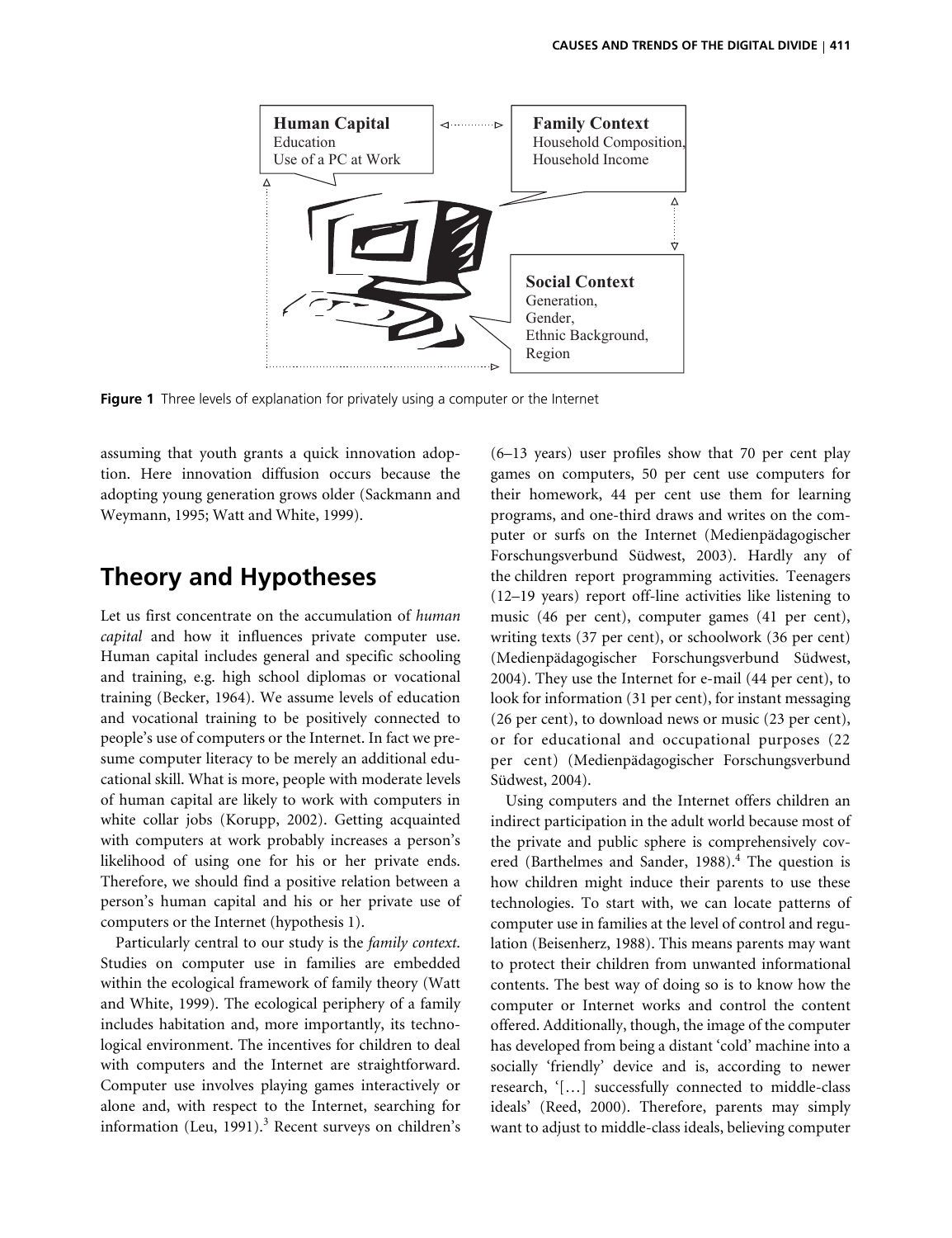proficiency to be an essential future skill for their children. These assumptions lead us to expect that living together with children enhances people's likelihood of using a computer or the Internet at home (hypothesis 2). A lack of primary social ties on the other hand should decrease people's use of computers or the Internet.

In our introduction we mention a close connection between income and the possibilities of bridging the digital divide. As household income constrains purchasing power we expect family income to positively affect the private use of computers and the Internet (hypothesis 3). In the empirical section below we will follow up on the question of whether income or living with children is more essential for closing the digital divide.

The *social context* is our third level of departure. Who are the early adopters of a new technology and why are they the first to use computers and the Internet? We identify several potential determinants: generation, gender, ethnicity, and region.<sup>5</sup> Regarding generation, we follow an approach by Sackmann and Weymann (1995), who depict four *ideal* types.<sup>6</sup> The 'pre-technical generation' (born before 1939) grew up in an environment bare of household technology. The 'generation of the household revolution' (born between 1939 and 1948) was raised while basic kitchen technology diffused into private households, like water boilers and refrigerators. The third 'generation of advanced household technology' (born between 1949 and 1964) grew up with more sophisticated inventions like the washing machine, stoves, or central heating. The following 'computer generation' (born after 1964) was raised with a set of digitalized home technology. Computer chips are implemented in microwaves, washing machines, fridges, telephones, heating systems, etc. The assumption is that the home environment where people are raised determines their habits towards new technologies. Thus, for every succeeding generation we expect to find according changes in computer and Internet use (hypothesis 4).

The next determinant on the level of the social context is gender. We continue to observe a troubling gender inequality when we look at the participation rates of women in any of the related fields of information technology (Fountain, 2000). Census data show that fewer women than men own a computer, particularly if they live in a single household (Statistisches Bundesamt, 2003: 24). In 1997, only approximately 30 per cent of all Internet users were women (Suler, 1997). Research suggests that women are not socialized to become involved in matters of technology (Brunet and Proulx, 1989). On the other hand, studies show that both men and women are fascinated by the multitudinal applications of computer technology (Löchel, 1992). Nevertheless, women seem to be less emotional about computers and more interested in their practical applications (Löchel, 1992). The *ambivalent role model* poses that women face contradictory role models in technology operating fields, experiencing inconsistencies when linking their job and household obligations (Waibel, 1992; Collmer, 1995). Other than in their jobs, they are not socialized to become involved in technological issues at home. Accordingly, we expect fewer women than men to use a computer or the Internet for their private means (hypothesis 5).

At this point we are left with two more issues: ethnic background and regional aspects. Following a larger immigration wave in the 1960s, Turkish people have been settling in Germany for over 40 years. They form a major ethnic minority group with approximately two million members. As the culture of their homeland for the most part is shaped by an agrarian and patriarchal structure, many Turkish immigrants in Germany experience some distinct cultural conflicts (Geißler, 2002: 304). By and large, strong tendencies prevail towards cultural isolation resulting in a below average command of the German language (Geißler, 2002: 304). However, most of the computer programs that can be bought in Germany have either a German or English language interface. Therefore, we assume that Turkish people perceive computer systems as culturally different, belonging to a so-called *outer sphere* (Nohl, 2001). Perceived cultural differences may cause a delayed diffusion of computers and the Internet into ethnic minority groups, although this relationship probably weakens as acculturation proceeds (hypothesis 6).

As East and West Germany were separated for over 40 years, regional differences exist. In the GDR, the first 'home' computer (HC900) was manufactured in 1985. Because of supply shortages, it soon became obvious that the HC900 would not be used as a home computer. It was then labelled KC85/2. In 1989, the first computer that could be purchased in East German shops was the KC85/4. Before reunification, only 50,000 models were produced and sold (Amann, 2003). Thus, we cannot assume any noteworthy diffusion of home computer technology into the private households of the GDR. In 1993, we see that 22.4 per cent of West German households owned a PC, compared to 16.3 per cent in the East (Statistisches Bundesamt, 1994).<sup>7</sup> Ten years after reunification, other large differences continue to exist, including average prosperity, labour market chances, and political power (see for example Deutscher Bundestag, 2001; Geißler, 2002). Regarding our model on the digital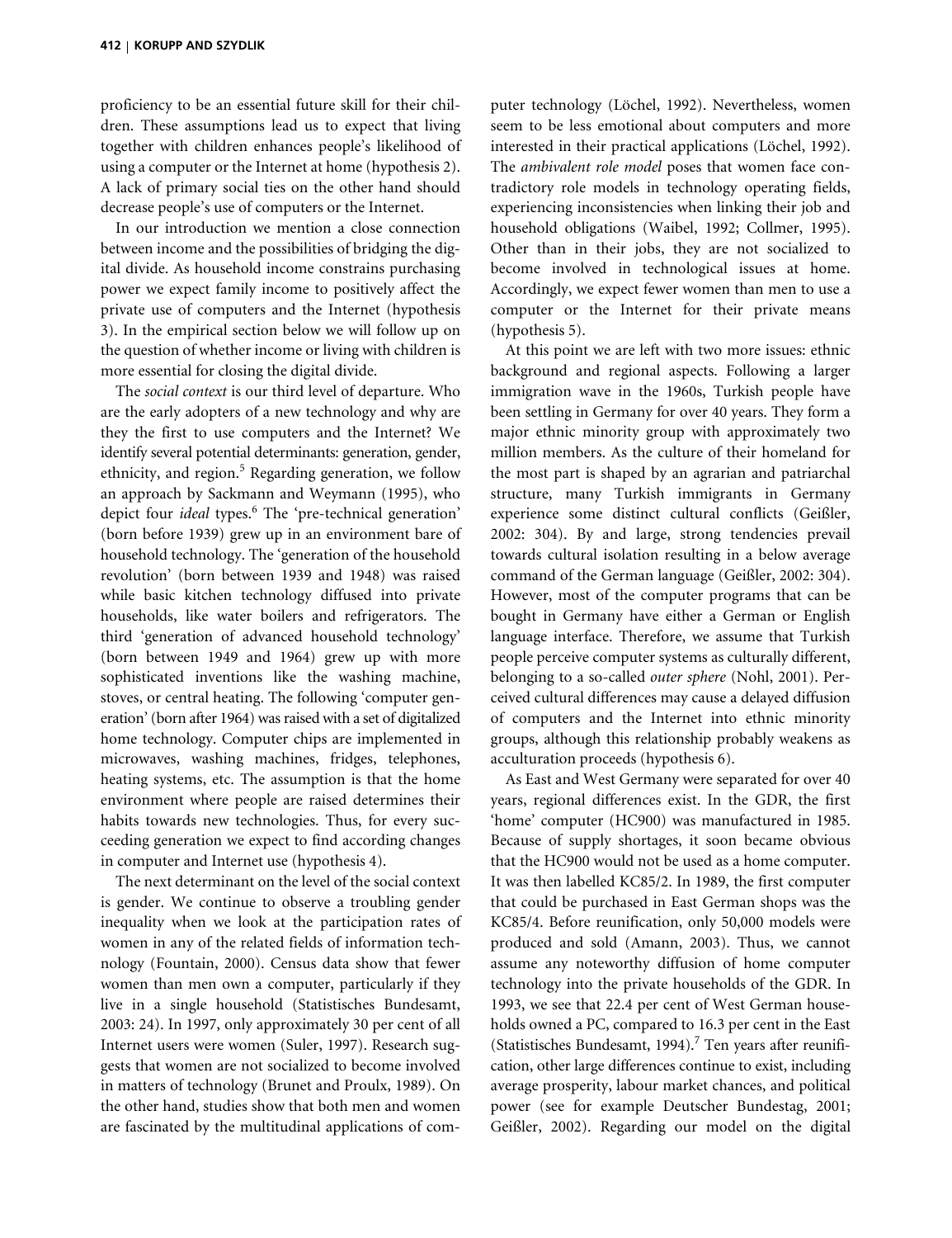divide we can detect further long-term consequences of the German separation. Given the importance of initial regional settings, we expect people in East Germany to use computers and the Internet less often than people in West Germany (hypothesis 7).

How will these hypothetical relations develop over time? According to Rogers (1995), all theoretical relationships mentioned in our hypotheses should weaken over time. He assumes that after reaching 'critical mass', a self-sustaining innovation dispersion occurs.

### **Data and Methods**

We test our hypotheses using data from the 1997, 2001, and 2003 waves of the German Socio-Economic Panel (GSOEP) (DIW, 2004). The GSOEP is a representative longitudinal survey of private households. It was first conducted in 1984 and has since been continued on a yearly basis with retrospective surveys. From the start, the panel includes information on the foreign population in Germany (DIW, 2005). In 1989, the GSOEP was expanded to East Germany. In 2001, an additional number of 4,911 households were interviewed to 'refresh' the old longitudinal sample that was suffering from sample attrition. The wave of 2001 contains more than 12,000 households and 22,000 persons. In 1997, 2001, and 2003 the use of computers for private and professional means was surveyed. Questions on Internet use were posed only in 2001 and 2003. We excluded foreigners who did not belong to the Turkish minority from our database.

Table 1 contains the cross-sectional weighted number of observations, means, standard deviations, and ranges of the variables used in the analyses. The private use of computers or the Internet is coded as a bivariate dummy

#### **Table1** Descriptive statistics

| <b>Contents of variables</b>                      | Range      | <b>Mean (Standard deviation)</b> |                  |                       |  |  |
|---------------------------------------------------|------------|----------------------------------|------------------|-----------------------|--|--|
|                                                   |            | 1997                             | 2001             | 2003                  |  |  |
| Privately use computers (no/yes)                  | 0/1        | 0.23                             | 0.41             | 0.51                  |  |  |
| Privately use the Internet (no/yes) <sup>a</sup>  | 0/1        | n.a.                             | 0.27             | 0.42                  |  |  |
| Human capital<br>Education (year-proxy)           | $6 - 19$   | 12.52(3.2)                       | 12.49(3.3)       | 12.59(3.3)            |  |  |
| Use a computer at work (no/yes)<br>Family context | 0/1        | 0.28                             | 0.36             | $(0.36)$ <sup>b</sup> |  |  |
| No child reported                                 | 0/1        | 0.26                             | 0.27             | 0.27                  |  |  |
| Youngest child 0-11 years                         | 0/1        | 0.18                             | 0.17             | 0.16                  |  |  |
| Youngest child 12-24 years                        | 0/1        | 0.20                             | 0.20             | 0.20                  |  |  |
| Youngest child 25+ years                          | 0/1        | 0.06                             | 0.04             | 0.05                  |  |  |
| Adult children not living at home                 | 0/1        | 0.30                             | 0.32             | 0.32                  |  |  |
| Household equivalence income <sup>c</sup>         | 300-30,000 | 2421.43 (1202.3)                 | 2658.36 (1344.0) | 1433.65 (812.3)       |  |  |
| Single household                                  | 0/1        | 0.23                             | 0.24             | 0.23                  |  |  |
| Social context                                    |            |                                  |                  |                       |  |  |
| Age                                               | $17 - 99$  | 47.98 (18.3)                     | 48.73 (18.3)     | 49.49 (18.2)          |  |  |
| Pre-technical generation                          | 0/1        | 0.34                             | 0.28             | 0.27                  |  |  |
| Generation of the household revolution            | 0/1        | 0.17                             | 0.17             | 0.17                  |  |  |
| Generation of advanced household                  | 0/1        | 0.17                             | 0.17             | 0.17                  |  |  |
| technology                                        |            |                                  |                  |                       |  |  |
| Computer generation                               | 0/1        | 0.32                             | 0.38             | 0.39                  |  |  |
| Women                                             | 0/1        | 0.53                             | 0.53             | 0.53                  |  |  |
| West German                                       | 0/1        | 0.78                             | 0.79             | 0.79                  |  |  |
| East German                                       | 0/1        | 0.19                             | 0.18             | 0.19                  |  |  |
| Turkish                                           | 0/1        | 0.03                             | 0.03             | 0.02                  |  |  |
| Weighted number of cases (millions)               |            | 47.7                             | 50.4             | 63.9                  |  |  |

*Source: GSOEP, weighted by person weights (DIW, 1997, 2001, 2003).*

*a In 1997 no question is posed on private Internet use.*

*b In 2003 no question is posed on computer use at work. Because the value is retrieved from the 2001 wave it remains constant between 2001 and 2003. c In 2003: Euro (€).*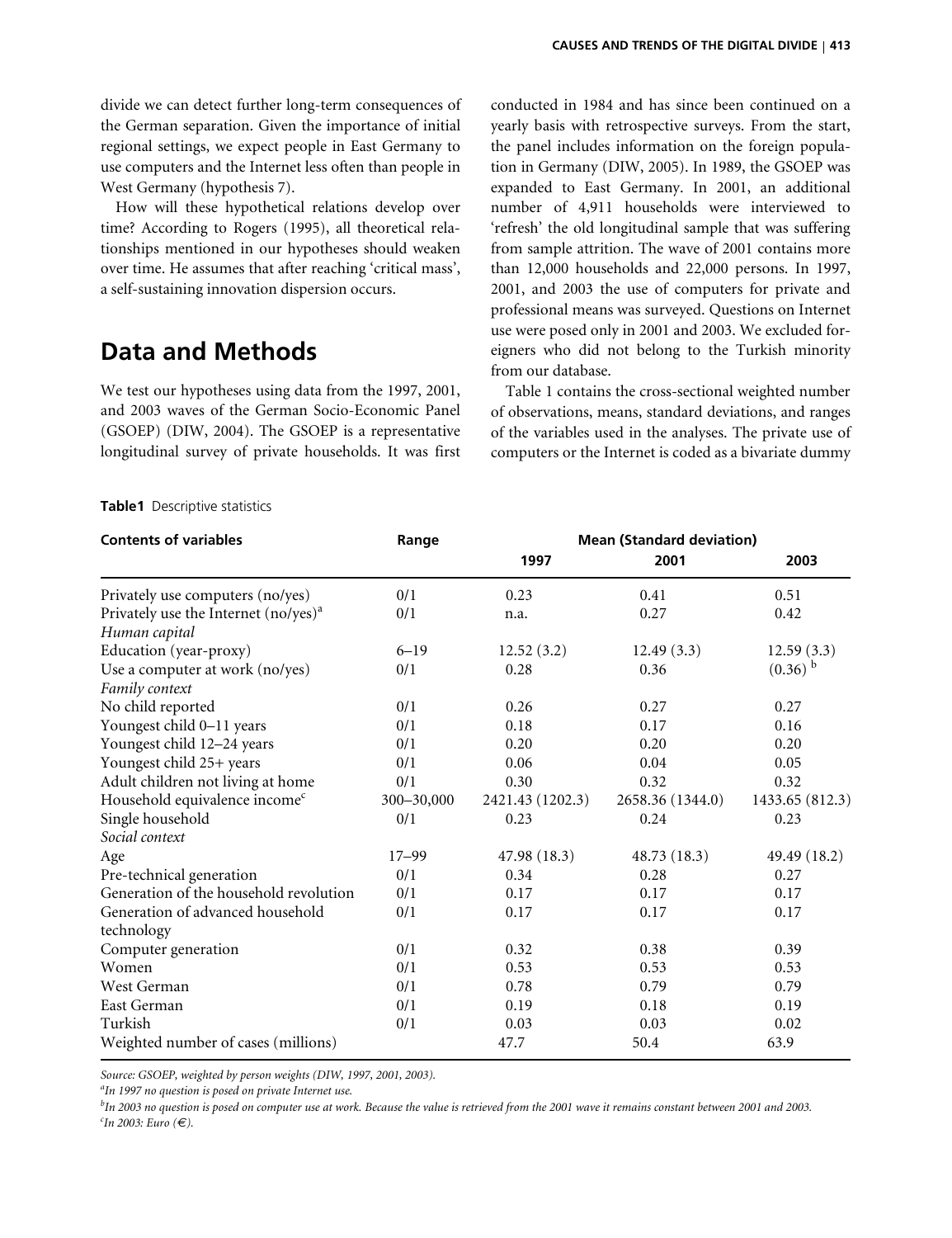variable ('yes' = 1, 'no' = 0).<sup>8</sup> In 1997, 23 per cent of the German population between 17 and 99 years of age uses a computer, increasing to 41 per cent in 2001 and 51 per cent in 2003. In 2001, 27 per cent and in 2003, 42 per cent of the respondents use the Internet for private means.

To study effects of human capital the formal education of respondents is coded as a year-proxy for the yearly equivalent of schooling and vocational training (table available from the first author). Formal education ranges between six and 19 years.<sup>9</sup> Respondents have an average formal education of 12.5 years in 1997, 2001, and 2003.10 About 28 per cent of them report using a computer at work in 1997 and 36 per cent in  $2001$ .<sup>11</sup>

To measure the effects of the *family context* we use information on household settings. Household composition hardly changes between 1997 and 2003. In 1997, 26 per cent (2001 and 2003: 27 per cent) do not live with children or report adult children living away from home. About 18 per cent report their youngest child to be between newborn and 11 years old (2001: 17 per cent; 2003: 16 per cent). Approximately 20 per cent report their youngest child to be between 12 and 24 years old and only six per cent live with adult children (25 years +) at home (2001: four per cent; 2003: five per cent). On average, 30 per cent of the respondents report adult children living away from home.

The average net household equivalence income increases from 2,421.43 DM in 1997 to 2,658.36 DM in 2001 indicating a rise of average income of about 235 DM (see also: Deutscher Bundestag, 2001). In 2003, the mean value is  $\in$  1,433.65 ( $\approx$  2810 DM). We see that 23 to 24 per cent of the respondents live in a single household.<sup>12</sup> Approximately half of these (54 per cent in 1997, 56 per cent in 2001 and 2003) are 'genuine' single households; the others are due to what is called an 'empty nest' (table not shown).

Let us now look at the *social context.* Most of the respondents belong to either the pre-technical generation (34 per cent in 1997, 28 per cent in 2001, and 27 per cent in 2003) or the computer generation (32 per cent in 1997, 38 per cent in 2001, and 39 per cent in 2003). The generation of the household revolution and the generation of advanced household technology make up 17 per cent of our population in the three waves. The age of the respondents ranges between 17 and 99 years with an average of 48 years in 1997 and 49 years in 2001 and 2003. The percentage of women in the data is 53 per cent in all three waves. In 1997, 78 per cent of the German population lives in West Germany and 19 per cent in East Germany. In 2001, 80 per cent live in the West and 18 per cent in the East. In 2003, 79 per cent live in the West and 19 per cent live in the East. The remaining two to three per cent are Turkish citizens (all living in West Germany). Before turning to our multivariate results, it is helpful to take a closer look at the characteristics of private computer and Internet users (see Table 2).

In Table 2, we observe that approximately 60 per cent of private computer and Internet users have an education of 13 years and more. Roughly 65 per cent of them use a computer at work. They are over-represented in the category of living with children and under-represented as members of single households (15–17 per cent). This finding is a first hint towards the importance of primary social ties for private computer and Internet use. About one quarter of all computer and Internet users have families with young children under 12 years old (24–26 per cent). Approximately 28 to 29 per cent live with children between 12 and 25 years of age. Three to five percent of the respondents live with adult children (25 years and older).

In Table 2, we divided the distribution of net equivalence income into quintiles. If all income groups were evenly distributed over the quintiles, we should find 20 per cent of the population in each of these groups. However, a disproportionately low fraction of private computer and Internet users have an income in the first three quintiles (12–19 per cent). The higher income groups within the last two quintiles are over-represented (22–33 per cent). If we compare the last quintile (5th) income group of computer users in 1997, 2001, and 2003, we observe a decreasing trend of status inequality. Their fraction decreases from 30.2 per cent in 1997 to 25.4 per cent in 2003.

Furthermore, we observe large proportional differences between generations. Only four to five per cent belong to the pre-technical and 11 to 16 per cent to the generation of the household revolution. In large parts private computer and Internet users can be found in the generation of advanced household technology (21–26 per cent) and the so-called computer generation (52–64 per cent).

About 35 to 46 per cent of all private computer and Internet users are women. With respect to ethnicity and region the distribution of computer users is comparative to their proportion in the population. In sum, we see that typical computer and Internet users are male, have an above average education and use a computer at work. They share a household with children or another adult and belong to the so-called computer generation. In the following multivariate analyses we observe whether these relations hold if we control for all variables in our model simultaneously.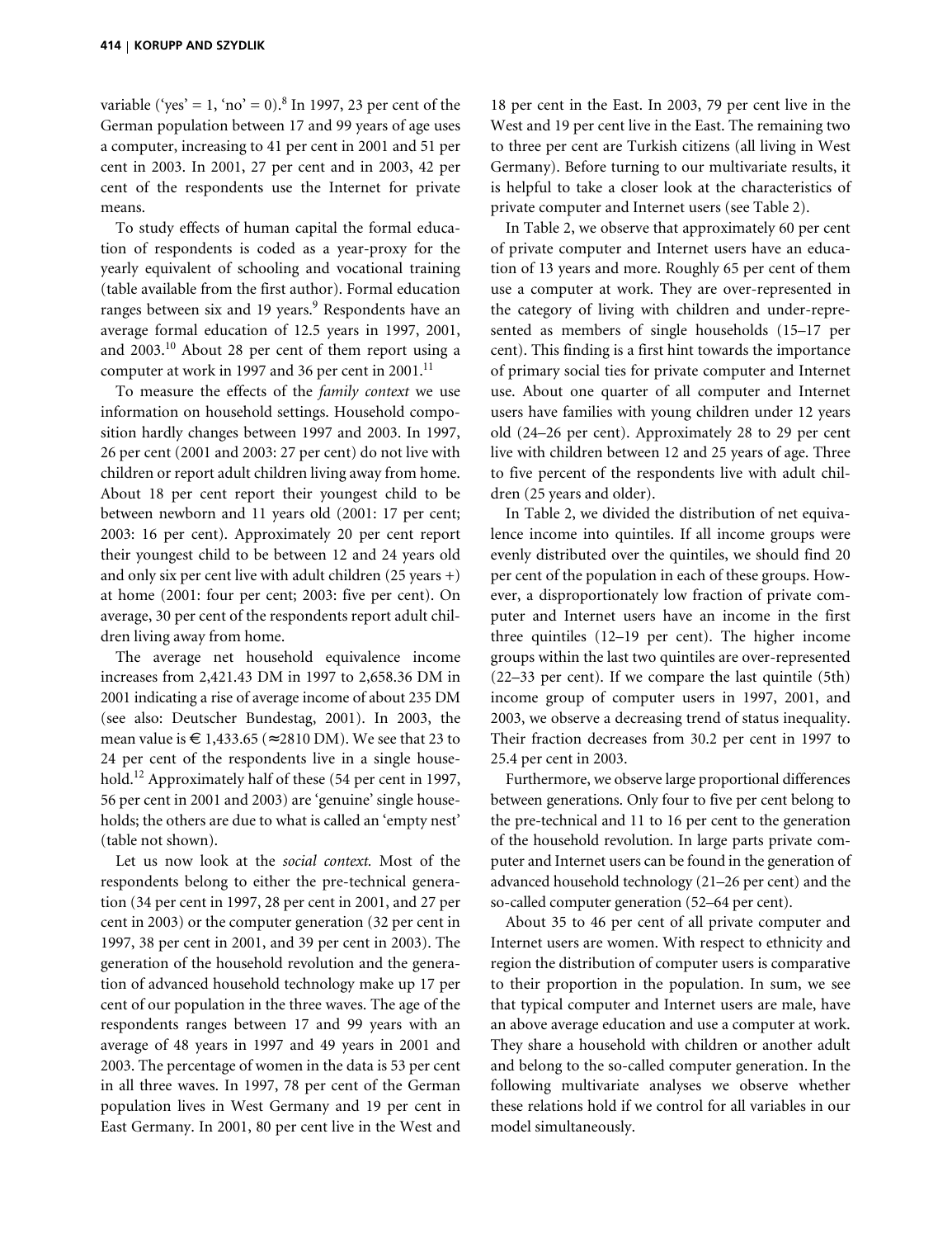**Table 2** The socio-economic background of private computer and Internet users

|                                             | 1997             | 2001             |                         | 2003             |                            |
|---------------------------------------------|------------------|------------------|-------------------------|------------------|----------------------------|
|                                             | Computer<br>user | Computer<br>user | <b>Internet</b><br>user | Computer<br>user | <b>Internet</b><br>user    |
|                                             |                  |                  |                         |                  |                            |
| Human capital                               |                  |                  |                         |                  |                            |
| Education (13+ years)                       | 62.2             | 60.6             | 65.1                    | 56.5             | 59.1                       |
| Use of a computer at work (yes)             | 64.7             | 65.6             | 72.4                    | $\mathbf{a}$     | $\overline{\phantom{a}}^a$ |
| Family context                              |                  |                  |                         |                  |                            |
| No child reported                           | 29.1             | 28.9             | 32.7                    | 28.8             | 30.3                       |
| Youngest child 0–11 years                   | 24.8             | 25.0             | 24.6                    | 23.9             | 24.4                       |
| Youngest child 12-24 years                  | 28.9             | 28.6             | 27.5                    | 28.3             | 28.9                       |
| Youngest child 25+ years                    | 5.4              | 3.3              | 3.2                     | 4.1              | 3.9                        |
| Adult children not living at home           | 11.8             | 14.2             | 12.0                    | 14.9             | 12.5                       |
| Household equivalence income                |                  |                  |                         |                  |                            |
| 1st quintile                                | 11.6             | 14.9             | 12.4                    | 15.9             | 15.1                       |
| 2nd quintile                                | 18.8             | 16.0             | 14.0                    | 16.8             | 15.6                       |
| 3rd quintile                                | 14.4             | 19.0             | 17.1                    | 18.2             | 18.6                       |
| 4th quintile                                | 25.0             | 21.5             | 23.1                    | 23.7             | 23.9                       |
| 5th quintile                                | 30.2             | 28.6             | 33.4                    | 25.4             | 26.8                       |
| Single household                            | 14.4             | 16.7             | 17.9                    | 17.5             | 17.6                       |
| Social context                              |                  |                  |                         |                  |                            |
| Pre-technical generation                    | 5.0              | 5.5              | 4.1                     | 5.6              | 4.2                        |
| Generation of the household revolution      | 16.6             | 14.0             | 12.4                    | 13.2             | 11.4                       |
| Generation of advanced household technology | 26.5             | 22.1             | 21.8                    | 20.8             | 20.4                       |
| Computer generation                         | 51.9             | 58.4             | 61.7                    | 60.4             | 64.0                       |
| Women                                       | 35.3             | 44.4             | 41.9                    | 46.7             | 45.2                       |
| West German                                 | 82.7             | 81.2             | 82.8                    | 79.6             | 81.1                       |
| East German                                 | 16.1             | 17.6             | 14.9                    | 19.2             | 17.8                       |
| Turkish                                     | 1.2              | 1.2              | 1.0                     | 1.2              | 1.1                        |
| Weighted number of cases (millions)         | 13.1             | 22.2             | 14.7                    | 32.9             | 27.1                       |
| Percentage of all cases (see Table 1)       | 22.7             | 41.0             | 27.1                    | 51.4             | 42.3                       |

*Source: GSOEP, weighted by person weights (DIW, 1997, 2001, 2003).*

*a In 2003, no question is posed on computer use at work. Values are retrieved from the GSOEP wave of 2001, to control for this effect.*

# **Results**

Because the dependent variables—private computer and Internet use—are coded in a bivariate mode, an appropriate statistical procedure for studying effects of the independent variables is the logistic regression model (Morgan and Teachman, 1988; Andreß *et al*., 1997). In Table 3, the odds ratios of the cluster adjusted logistic regression models for the net effects in 1997, 2001, and 2003 are displayed.<sup>13</sup> Coefficients which are less than '1' signify a lower probability of private computer use compared to the reference group of the dummy variables. For variables at interval level, the coefficients display marginal effects.

The results support hypothesis 1 which states that *human capital* is positively related to the private use of computers or the Internet. In every wave, education has a substantial and significantly positive influence (odds ratios in Table 3 range from 1.11 to 1.16). Even larger is the effect for the variable 'use of a computer at work'. People who work with computers are roughly four times more likely to use PCs for their private ends compared to those who do not.<sup>14</sup>

Turning to the *family context*, we expect to find a positive relation between living with children and the personal odds of privately using the computers or the Internet (hypothesis 2). The variable measuring the effects of the presence of children of 11 years and younger in the household is significant only for computer use in 2001. Perhaps for a while, parents became more interested in using computers and the Internet to try out some of the new software and websites for very young children that were becoming publicly available.<sup>15</sup> Living with teenage children and young adults (12–24 years) seems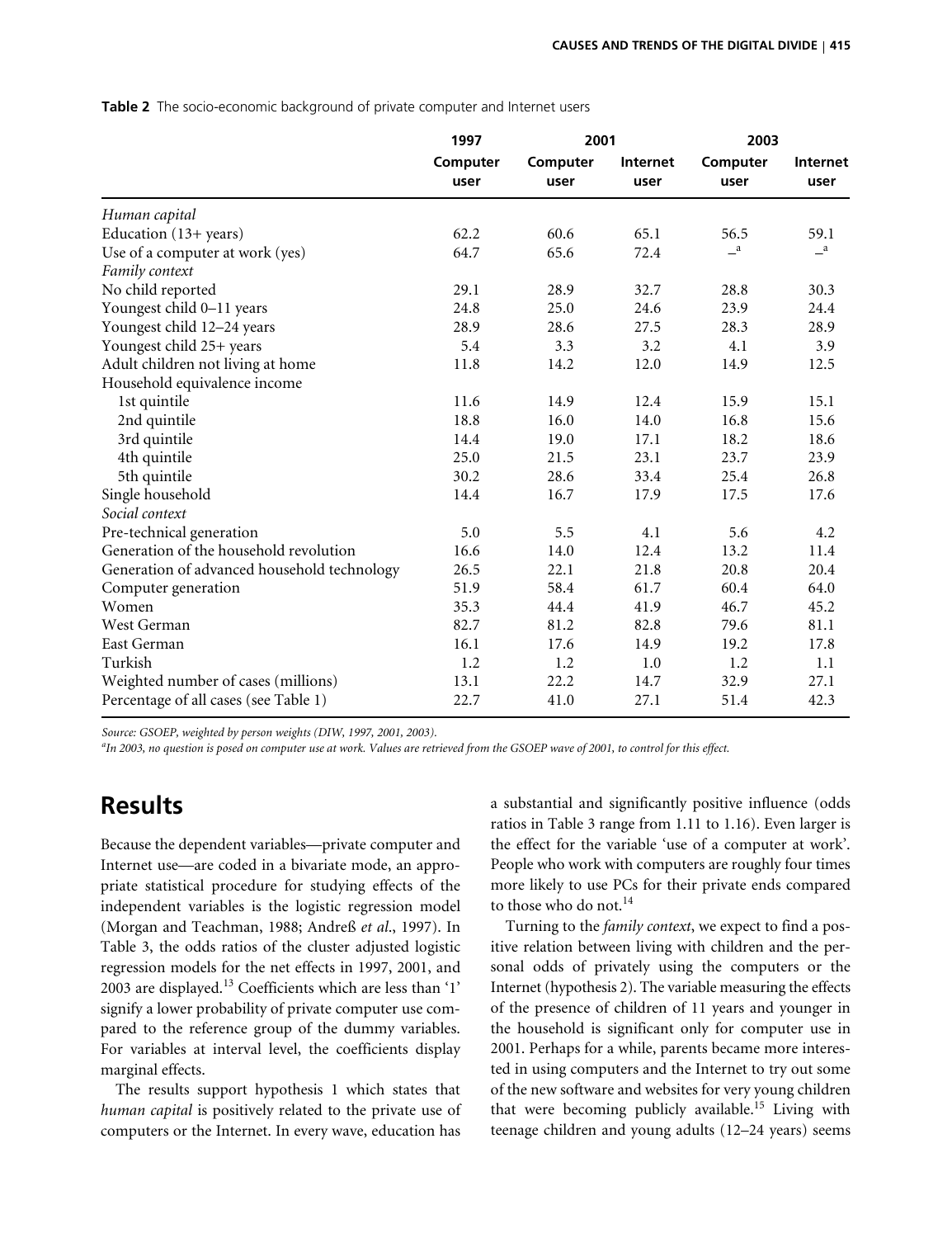**Table 3** Odds ratios for private computer and Internet use in 1997, 2001, and 2003

|                                                | Cluster adjusted odds ratios <sup>a</sup> |                      |                      |                      |                      |  |
|------------------------------------------------|-------------------------------------------|----------------------|----------------------|----------------------|----------------------|--|
|                                                | Computer<br>use 1997                      | Computer<br>use 2001 | Internet<br>use 2001 | Computer<br>use 2003 | Internet<br>use 2003 |  |
| Human capital                                  |                                           |                      |                      |                      |                      |  |
| Education (year-proxy)                         | $1.11***$                                 | $1.16**$             | $1.13***$            | $1.13**$             | $1.12**$             |  |
| Use a PC at work (yes)                         | $4.04***$                                 | $4.26**$             | $3.42**$             | $4.25***$            | $3.63***b$           |  |
| Family context                                 |                                           |                      |                      |                      |                      |  |
| No child reported                              |                                           |                      | Reference            |                      |                      |  |
| Child 0–11 years                               | 1.01                                      | $1.33**$             | 0.97                 | 1.16                 | 0.95                 |  |
| Child 12-24 years                              | $1.70**$                                  | $1.65***$            | $1.25***$            | $1.63**$             | $1.35**$             |  |
| Child 25+ years                                | 1.14                                      | 0.80                 | 0.73                 | 0.76                 | $0.70**$             |  |
| Adult child not in household                   | 1.00                                      | 0.99                 | $0.74***$            | 0.95                 | 0.82                 |  |
| Household equivalent income/100                | $1.02**$                                  | $1.02**$             | $1.02**$             | $1.03***$            | $1.03***$            |  |
| Single household (reference: shared household) | $0.67**$                                  | $0.63**$             | $0.75**$             | $0.75**$             | $0.79**$             |  |
| Social context                                 |                                           |                      |                      |                      |                      |  |
| Pre-technical generation                       |                                           |                      | Reference            |                      |                      |  |
| Generation of household revolution             | $3.37**$                                  | $2.75**$             | $2.74***$            | $2.81**$             | $2.80**$             |  |
| Generation of advanced household               | $5.35**$                                  | $4.67**$             | $4.27**$             | $5.56**$             | $5.99**$             |  |
| technology                                     |                                           |                      |                      |                      |                      |  |
| Computer generation                            | $8.72**$                                  | $8.34**$             | $7.72**$             | $14.70**$            | $14.66**$            |  |
| Women (reference: men)                         | $0.48**$                                  | $0.62**$             | $0.61**$             | $0.61**$             | $0.60**$             |  |
| West German                                    | Reference                                 |                      |                      |                      |                      |  |
| East German                                    | $0.71**$                                  | $0.83**$             | $0.72**$             | 0.96                 | $0.84**$             |  |
| Turkish                                        | $0.20**$                                  | $0.30**$             | $0.33**$             | $0.22**$             | $0.27**$             |  |
| McFadden Pseudo $R^2$                          | 0.25                                      | 0.30                 | 0.25                 | 0.34                 | 0.31                 |  |
| Wald Chi <sup>2</sup>                          | 1832                                      | 4130                 | 3218                 | 3771                 | 3594                 |  |
| Number of cases (unweighted)                   | 11636                                     | 20708                | 20708                | 18503                | 18503                |  |

*Source: GSOEP (DIW, 1997, 2001, 2003).*

*\*\*P < 0.01.*

*a Standard errors adjusted for clustering on the household level (Huber, 1967).*

*b In 2003 this effect is estimated prospectively from the variable in 2001 to control for use of a computer at work. Computer use at work was not surveyed in 2003 (1348 excluded cases due to panel mortality).*

*c Coefficients for Euro (€). Coefficients for D-Mark in 2003 are 1.016 (computer) and 1.018 (Internet), respectively.*

best to support the notion of our second hypothesis. The presence of teenagers and young adults is a good predictor for people's computer and Internet use. The presence of adult children (25 years +) does not significantly affect the private use of computers, apart from their negative influence on Internet use in 2003. Possibly this effect indicates a certain attitude of parents who live with adult children. Perhaps they leave it to the younger generation to 'meddle' with new technology. However, this is a singular effect for which further empirical evidence is needed.

In hypothesis 3 we draw a positive relationship between household income and computer use. The positive income effect in Table 3 supports this notion. The marginal effect of this variable is 1.02 in 1997 and 2001, and 1.03 in 2003.16 In order to get an idea of how large the effects of teenage children are compared to net household income we calculate how high the latter has to be to match the effect of teenagers. Computing this renders a figure of 3,500 DM (€ 1,785) in 1997, 3,250 DM (€ 1,658) in 2001, and € 2,100 in 2003.<sup>17</sup> These numbers show that equivalence income must be well above average to match the effect of teenagers and young adults living at home. The positive and innovation friendly effects of teenage children thus seem to make up in large parts for the purchasing power measured by net equivalence income.18 As expected, living in a 'single household' has a strong and significantly negative influence on the private use of computers and the Internet, underlining the importance of primary social ties.

Our next hypotheses are located at the level of the *social context*. The effect of generation decreases between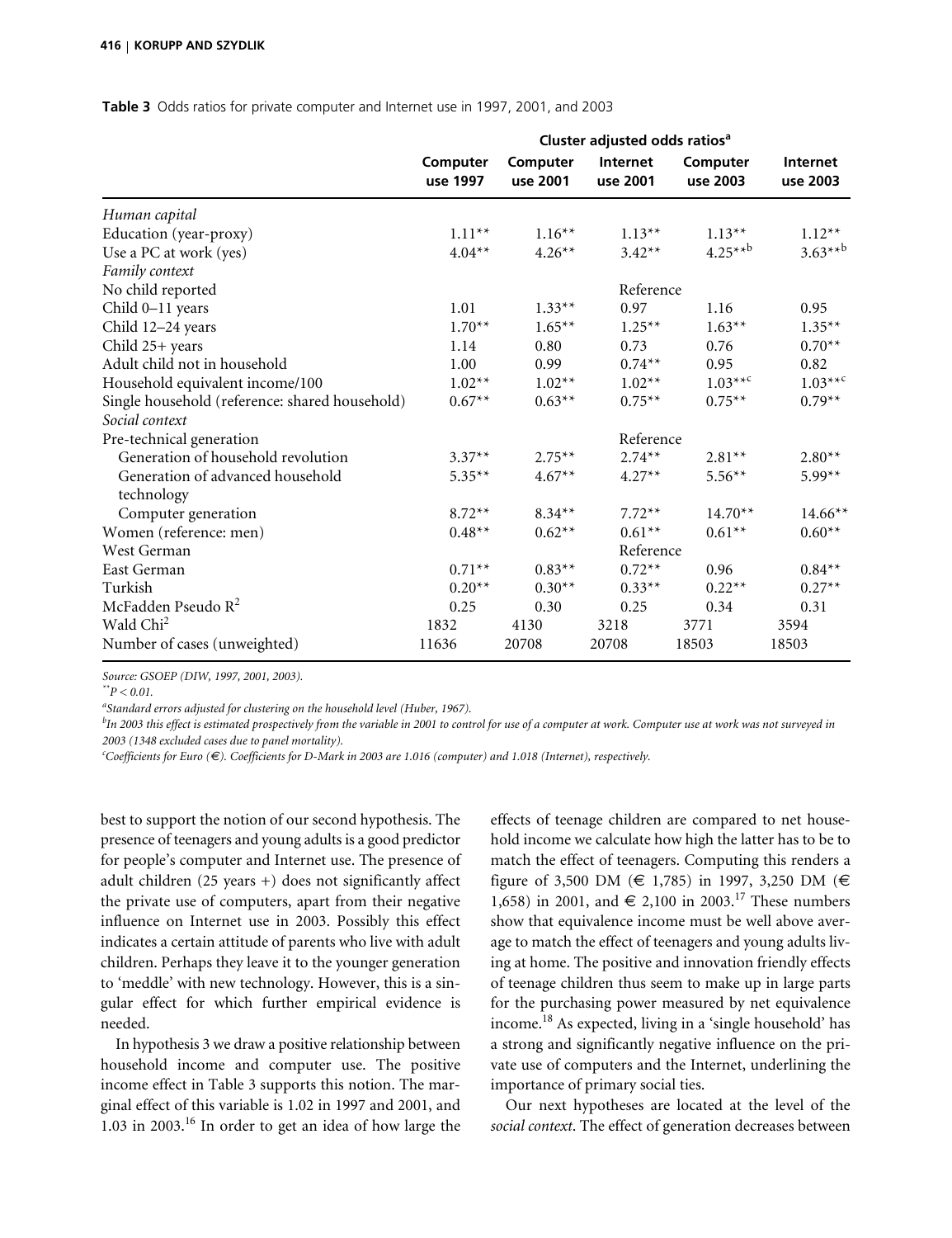1997 and 2001, but no longer in 2003. This change is indicated in Table 2, where we see that an increasing number of people belong to the computer generation. The size of this change becomes clear only if we look at cross tabulations of users versus non-users of computers and the Internet in 1997, 2001, and 2003 (tables not shown). The large increase of the effect of the computer generation in 2003 is explained by the changes within the non-user group.<sup>19</sup> In 2001, the computer generation shows a ratio of users to non-users of roughly one out of three. In 2003, this ratio rapidly decreases to one out of four non-users to users of computers. Although not captured by any of the descriptive statistics shown above, these changes are disclosed by the multivariate models. Thus, we receive distinct support for our hypothesis that home technology equipment during childhood years determines general habits towards new technologies later in life (hypothesis 4). Compared to the pre-technical generation (reference group) all other generations successively display significantly increased odds ratios for using computers or the Internet.

We find women to be half as likely as men to use computers or the Internet in 1997 (odds ratio: 0.48), supporting hypothesis 5. This discrepancy decreases between 1997 and 2003 (in 2003 the odds ratio is 0.61). It indicates a trend towards a slowly closing gender division.

We also offered the hypothesis that ethnic background is negatively connected to the private use of computers and the Internet (hypothesis 6). This relationship is empirically supported. The strength of this effect decreases between 1997 and 2001, but this trend is discontinued in 2003. Altogether, the differences between West Germans and the Turkish minority for private computer and Internet use remain remarkable.

Additionally, we hold that the unequal starting position in East and West Germany is still detectable roughly 10 years after reunification (hypothesis 7). This relation is supported by the data. The negative influence of living in East Germany in contrast to West Germany becomes weaker between 1997 and 2001 and is non-significant in 2003 (for computer use). Although we still see a slight difference between East and West Germany regarding their private use of the Internet, we find indications for a rapidly closing technology gap between the East and the **West** 

Roughly ranking all the coefficients for computer use in 2003 in descending order shows that effects of generation and ethnicity have the strongest influence.<sup>20</sup> These are followed by 'using a computer at work', education, and living with children. Effects of income, gender, living in a single household, and region follow in their wake. Region is no longer significant for private computer use in 2003. This ranking varies little between 1997 and 2003.

#### **Discussion**

Analysing causes and trends of the digital divide provides valuable insights into newly emerging trends in social inequality. Our general questions were who uses computers or the Internet for his or her private ends and how do we explain the possible differences. The expected positive influence of *human capital* on computers and Internet use was empirically supported. Usually, early adopters are found in the upper educational echelons where people often use computers at work. We conclude that successful new technologies do not diffuse haphazardly but systematically into our society. The diffusion process appears as a vertical movement along the socio-economic strata, drifting from the highest to the lowest status position. We also observe a strong dependence between computer and Internet use at home and computer use at work. Thus, new technologies seem to push their way into private households by being used at work. This way, inequalities on the labour market are transmitted into private households and reinforce computer access disparity.

Regarding the level of *family context* we find that sharing a household with teenagers and young adults is a good predictor of whether people use a computer or the Internet for their own purposes. It may be a result of parents' efforts to increase computer proficiency because of a sense of responsibility for their children's future skill needs. Additionally, teenagers (especially) perhaps urge their parents to invest into computers creating an innovation friendly atmosphere at home. We find a positive relationship between net equivalence income and people's chances to use computers and the Internet. Still, income has to be well above average to be at the same level as household composition. People living with teenagers and young adults thus seem to have a competitive advantage to close the digital divide. Apparently, human or social capital is more important than economic capital to secure computer and Internet access.

The influence of *social context* is investigated in terms of technical generations, gender, ethnic background and regional differences between East and West Germany. We detected empirical support for the hypothesized relation between different technology generations and their use of computers and the Internet. Confrontation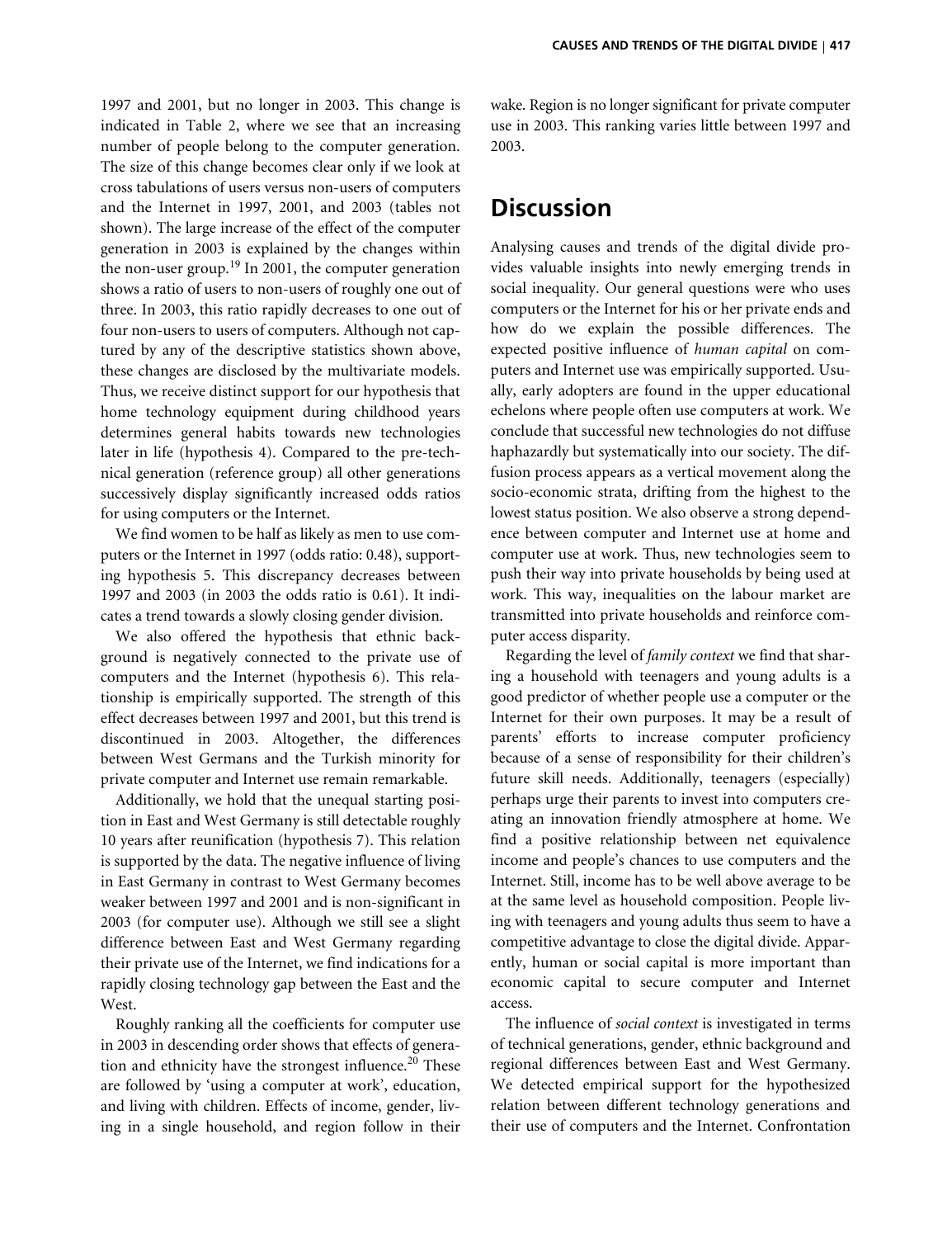with computer technology at a young age seems to make its appliance more likely. Although this relation weakened between 1997 and 2001 it is too early to proclaim a lasting closure of the generation gap. Our results indicate that this gap is opening up again. Future research should continue to focus on this issue. Another question is the relation between technology generations and ethnic background. Further research is needed to address the general applicability of the concept of technical generations to various groups of Turkish immigrants, e.g. those who grew up in rural parts of Turkey.

Turning to sex differences for computer and Internet use, it seems as if the gender divide is slowly closing up. According to the ambivalent role model, we expected women to be less likely than men to privately use computers or the Internet. Although the data supports this notion, our conclusions are hedged with caveats. The data of the GSOEP does not contain measures for some of the possible motivations of women to dismiss private computer and Internet use. A follow-up study should focus on this question. But taken together, the results indicate that the use of computers and the Internet is enforced by younger generations, initially showing a strong gender bias that is slowly tapering off.

Furthermore, we expected to find a negative relationship between ethnic background and the private use of computers and the Internet. We observe that people with a Turkish ethnic background are less likely to use computers or the Internet compared to Germans. This effect persists in spite of controlling for human capital, family context, and social contexts. Due to data limitations, however, the assumption that computers are perceived as cultural tools belonging to the *outer sphere* (Nohl, 2001) cannot be pursued. Perhaps another explanation may be useful. In Germany, immigrants are at a great risk of being overqualified for their jobs (Szydlik, 1998). Therefore, even if their job qualifications are similar to those of the German population they have less of a chance to work with computers. Ultimately, this discrimination might discourage the Turkish minority to learn how to use computers or the Internet in order to increase their job qualifications.

Regarding regional differences we showed that the digital divide between East and West Germany is narrowing down. In 2003, only insignificant differences are left between the East and the West with respect to computer use. It is probably not overoptimistic to expect the remaining gap for Internet use to close within the next few years.

We offer insights on the first-level digital divide, i.e. on different levels of access to modern computers and Internet technology. Generally, studies dealing with the second-level digital divide, that is how and for what purposes people use computers and the Internet, point out how difficult it is to study this 'technological black box' (see Attewell, 2001; DiMaggio and Hargittai, 2001; Natriello, 2001; Livingstone, 2003). Unfortunately, the GSOEP does not contain measures on user profiles either. We presume that the second-level digital divide will become a pressing future issue. Follow-up studies should focus on the quality of computer and Internet use to assess its impact on occupational skills and information access.

Obviously, the digital divide goes hand in hand with other forms of social inequality. West German males with higher education and income have much better chances of being on the favourable side of the digital divide than Turkish women with a lower education and income. Our empirical results do not indicate a decrease in other forms of social inequality due to access to computers and the Internet. On the contrary, the members of the lower social classes are not climbing the social ladder via better access to computer and Internet technology. As a more likely scenario we find indications for higher social classes to secure or even increase their favourable social positions. However, the period covered by the data (1997–2003) may be somewhat short to draw parallels between the digital divide and social status inequality. Ultimately, the question of how far social positions of people are affected by the private use of computers and the Internet needs to be followed up.

At present, our study underlines that early computer and Internet use is determined by generation and ethnic background. Furthermore, the influence of high status positions on the *individual level* and primary social relations within the *family context* determine in large parts who do and do not use computers or the Internet. A remaining question is whether a potential lack of social relations can be compensated for by means other than income to help close the digital gap. The other side of this conclusion is that, at least regarding the digital divide, it seems to pay off in more than one way to live with children.

#### **Notes**

- 1. Another important domain of research not dealt with here connects the influence of policy or politics to the digital divide (e.g. Johnson, 2001; Vartanova, 2002). For an overview, see DiMaggio *et al.* (2001).
- 2. The average supply of private households with the Internet in 2002 in the EU-15 is 40.4 per cent. The Netherlands are leading with a 65.5 per cent diffusion rate and Spain and Greece are at a low 29.9 and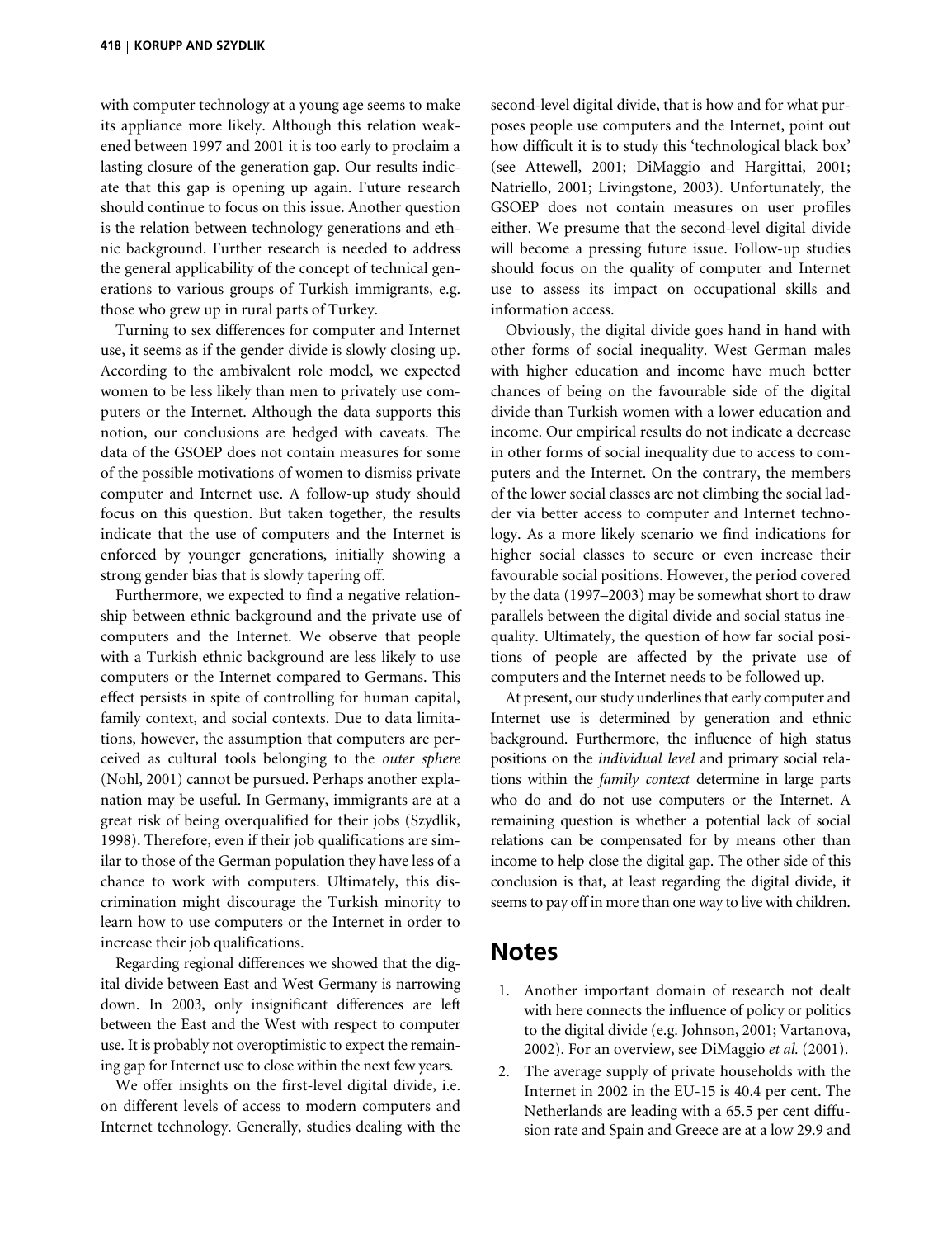9.2 per cent, respectively (Statistisches Bundesamt, 2003: 25).

- 3. We do not attempt to evaluate any of the impacts of computer use, because up to this point, the effects of computer use on children's social development cannot be predicted precisely (e.g. Subrahmanyam *et al.*, 2000).
- 4. To computer use this can be applied only to some extent, although differences should not be overestimated.
- 5. We include 'gender' on the macro level because sex roles are crucial for a whole set of social norms and values. Ethnic background and region summarize issues framing group behaviour and consumption patterns by membership and geographical location.
- 6. Here, of course, not family generations but societal generations are being depicted (see Szydlik, 2000: 19).
- 7. Before that, the statistical yearbook of the GDR offers information on radio and TV ownership only. From 1990 to 1993, the statistical yearbook for the reunited Germany contains information on PC ownership in West Germany only.
- 8. The translated question reads as follows: 'Do you use a computer [respectively, the Internet], either privately, on your job, in your training/education? (by computer include the personal computer (PC) or the main-frame but not purely a game machine).' The answers are coded separately for 'private' and 'job, training or educational' use of a computer or the Internet. In the 2003 wave of the GSOEP the bivariate (yes/no) coding of the variables for computer and Internet use are substituted by a six item scale (no comment, daily, once a week, once a month, more seldom, never). To make the results of this wave comparable to the former ones, two of these items (no comment, never) received the value '0', whereas the rest of the item scale received a '1'.
- 9. For example, it takes about 13 years to get an *Abitur* in Germany so the educational year-proxy is 13 here. A university degree takes on average six years and therefore a university diploma equals 19 years (13 years for the *Abitur* plus six years of studying time).
- 10. Usually the average educational level in Western industrialized societies increases over time. The figure found here can be explained by looking at the educational background of the Turkish population. Within our six-year time window we observe a decrease in average education for Turkish men and women. On average, a Turkish man loses an entire year and a Turkish woman more than a half of a year of schooling between 1997 and 2003 (table available from the first author).
- 11. In order to extend our analyses into 2003, we retrieve the variable 'computer use at work' from the 2001 wave, since it was not surveyed in 2003. Therefore, the corresponding figure in Table 1 is not interpreted.
- 12. Official statistics show percentages of single households in Germany to be around 30 per cent. Statistical offices include all possible household affiliations of persons, whereas the GSOEP considers the composition of the current household only (personal communication with Jürgen Schupp, DIW). The GSOEP household weights render the correct figures, but due to our research questions we use person weights.
- 13. The significance level is chosen at *P* < 0.01 per cent due to the large number of cases in the data. All other outcomes are rejected as chance findings. Odds ratios (or) are calculated by  $or = exp^{(log)}$  and interpreted as relative probabilities (a table comparing the single and multivariate effects is available from the first author). Contrary to the conventional estimators of variance, the cluster adjusted estimator of variance corrects for the fact that on the level of the household some variables have the same value (e.g. household income). Thus, here we need to relax the assumption of independence of observations. Processing a cluster adjusted analysis requires only that the observations be independent across observations (Huber, 1967).
- 14. As mentioned above, in 2003 this effect is estimated prospectively. Therefore, the interpretation here is that if people use a computer at work in 2001, they are four times more likely to use a computer for private ends in 2003. Note for all three waves that people who use computers for their private ends are perhaps more likely to get a job which acquires computer expertise.
- 15. Computer programs can be bought for very small children between two and three years.
- 16. In 2003, the variable measures the effect of net equivalence income in Euros  $(\epsilon)$ . Computing those effects in D-Mark (with  $\epsilon$  1≈1.96 DM) renders coefficients between 1.016 (computer use) and 1.018 (Internet use).
- 17. Results are taken from Table 3. Household income is measured in D-Mark in 1997 and 2001 and in  $\in$ in 2003. All numbers are divided by 100. The 1997 figure, for example, is calculated as follows: 3500 =  $(1.7-1)/(1.02-1) \times 100$ .
- 18. Note that the odds ratio does not capture effects of older siblings. What is more, additional analysis reveals tentative hints towards differences of children's effects for various status groups. Interactions between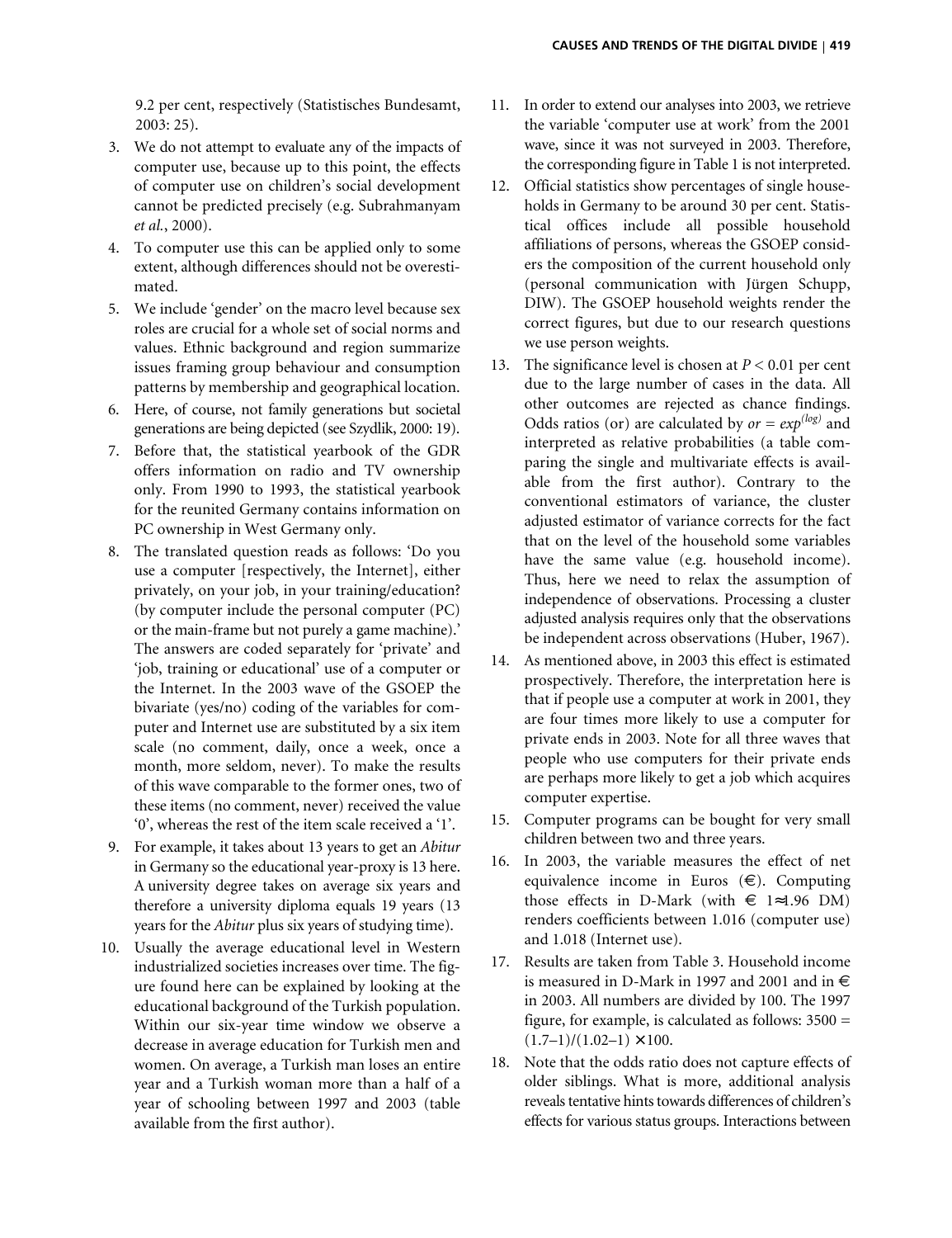education and living with children showed the influence of children to be more important for respondents with lower educational levels (< 13 years).

- 19. Additionally, note that the coding of the dependent variable changed between 2001 and 2003 (see footnote 8).
- 20. To rank the effects of the metric variables in Table 3 we based their scores on the averages values in Table 1.

### **Acknowledgements**

The GSOEP data used in this article were made available by the German Institute for Economic Research (DIW) in Berlin. An earlier version of this paper was presented at the Erfurt conference on 'Generation and Inequality' organized by Peter A. Berger and Marc Szydlik for the DGS section 'Social Inequality and Stratification' in May 2003. We thank all participants of the conference and the anonymous reviewers of the European Sociological Review for their helpful comments.

# **References**

- AG.MA (2000). *Internet- und Onlinedienst-Nutzung.* Frankfurt/Main.
- Amann, R. (2003). *8BitMuseum: Die Zeit der Homecomputer.* [Website] [http://home.arcor.de/rudolf.](http://home.arcor.de/rudolf.amann/ddr.html) [amann/ddr.html](http://home.arcor.de/rudolf.amann/ddr.html) [Accessed: March 2005].
- Andreß, H. J., Hagenaars, J. A. and Kühnel, S. (1997). *Analysen von Tabellen und kategorialen Daten.* Berlin: Springer.
- Attewell, P. (2001). The First and the Second Digital Divide. *Sociology of Education*, **74** (July), 252–259.
- Attewell, P. and Battle, J. (1999). Home Computers and School Performance. *The Information Society*, **15** (1), 1–10.
- Barthelmes, J. and Sander, E. (1988). Familie trotz Fernsehen? Medien im Familienalltag. In: Deutsches Jugendinstitut (Ed.) *Wie geht's der Familie? Ein Handbuch zur Situation der Familie.* DJI: München, pp. 381–394.
- Becker, G. S. ([1964] 1975). *Human Capital: A Theoretical and Empirical Analysis, with Special Reference to Education.* New York: Columbia University Press.
- Beisenherz, G. H. (1988). Computern das neue Familienspiel. In: Deutsches Jugendinstitut (Ed.) *Wie geht's der Familie? Ein Handbuch zur Situation der Familie.* DJI: München, pp. 395–402.
- Boes, A. and Preißler, J. (2002). *Vorlage zum Berichtsgegenstand Digitale Spaltung. Arbeitskonferenz des Verbundprojekts, Berichterstattung zur sozio-ökonomischen Entwicklung der Bundesrepublik Deutschland: Arbeit und Lebensweisen' am 27.-28.2.2002,*

*Bonn.* [Website]. http://www.sofi-goettingen.de/ [frames/veranstaltung/soel/bg\\_digitale\\_spaltung.pdf](http://www.sofi-goettingen.de/frames/veranstaltung/soel/bg_digitale_spaltung.pdf) [Accessed: June 2003].

- Bonfadelli, H. (2002). The Internet and Knowledge Gaps: A Theoretical and Empirical Investigation. *European Journal of Communication*, **17** (1), 65–84.
- Bornschier, V. (2001). Generalisiertes Vertrauen und die frühe Verbreitung der Internetnutzung im Gesellschaftsvergleich. *Kölner Zeitschrift für Soziologie und Sozialpsychologie*, **53** (1), 233–257.
- Brunet, J. and Proulx, S. (1989). Formal versus Grass-Roots Training: Women, Work, and Computers. *Journal of Communications*, **39**, 77–84.
- Bucy, E. P. (2000). Social Access to the Internet. *Harvard International Journal of Press/Politics*, **5**  $(1), 50-61.$
- Carstaphen, M. G. and Lambiase, J. J. (1998). Domination and Democracy in Cyberspace: Reports from the Majority Media and Ethnic/Gender Margins. In: Ebo, B. (Ed.) *Cyberghetto or Cybertopia? Race, Class, and Gender on the Internet.* Praeger: Westport, pp. 121–136.
- Collmer, S. (1995). *Frauen und Männer am Computer.* Wiesbaden: DUV.
- Compraine, B. M. (Ed.) (2001). *The Digital Divide: Facing a Crisis or Creating a Myth?* London: MIT Press.
- Deutscher Bundestag (2001). *Lebenslagen in Deutschland. Erster Armuts- und Reichtumsbericht. Drucksache 14/5990.* Berlin.
- DiMaggio, P. and Hargittai, E. (2001). *From the 'Digital Divide' to 'Digital Inequality': Studying Internet Use as Penetration Increases.* Working Paper Series #15, Center for Arts and Cultural Policy Studies.
- DiMaggio, P., Hargittai, E., Russel, W. and Robinson, J. P. (2001). Social Implications of the Internet. *Annual Review of Sociology*, **27**, 307–336.
- DIW (2005). *The German Socio-Economic Panel.* [Website] [http://www.diw.de/english/sop/index.html.](http://www.diw.de/english/sop/index.html) [Accessed: August 2003].
- Dolnicar, V., Vukcevic, K., Kronegger, L. and Vehovar, V. (2002). Digital Divide in Slovenia. *Druzboslovne Razprave*, **18** (40), 83–106.
- Ebo, B. (1998). *Cyberghetto or Cybertopia? Race, Class, and Gender on the Internet.* Praeger: Westport.
- Ekdahl, P. and Trojer, L. (2002). Digital Divide: Catch Up for What? *Gender, Technology and Development*, **6** (1), 1–20.
- Fountain, J. E. (2000). Constructing the Information Society: Women, Information Technology, and Design. *Technology in Society*, **22** (1), 45–62.
- Geißler, R. (2002). *Die Sozialstruktur Deutschlands*. Bonn: Bundeszentrale für politische Bildung.
- golem.de (2000). *Digitale Spaltung in Deutschland droht sich zu verschärfen.* [Website] [http://dyn1.golem.de/](http://dyn1.golem.de/cgi-bin/usiapi.dll) [cgi-bin/usiapi.dll \[](http://dyn1.golem.de/cgi-bin/usiapi.dll)Accessed: October 2003].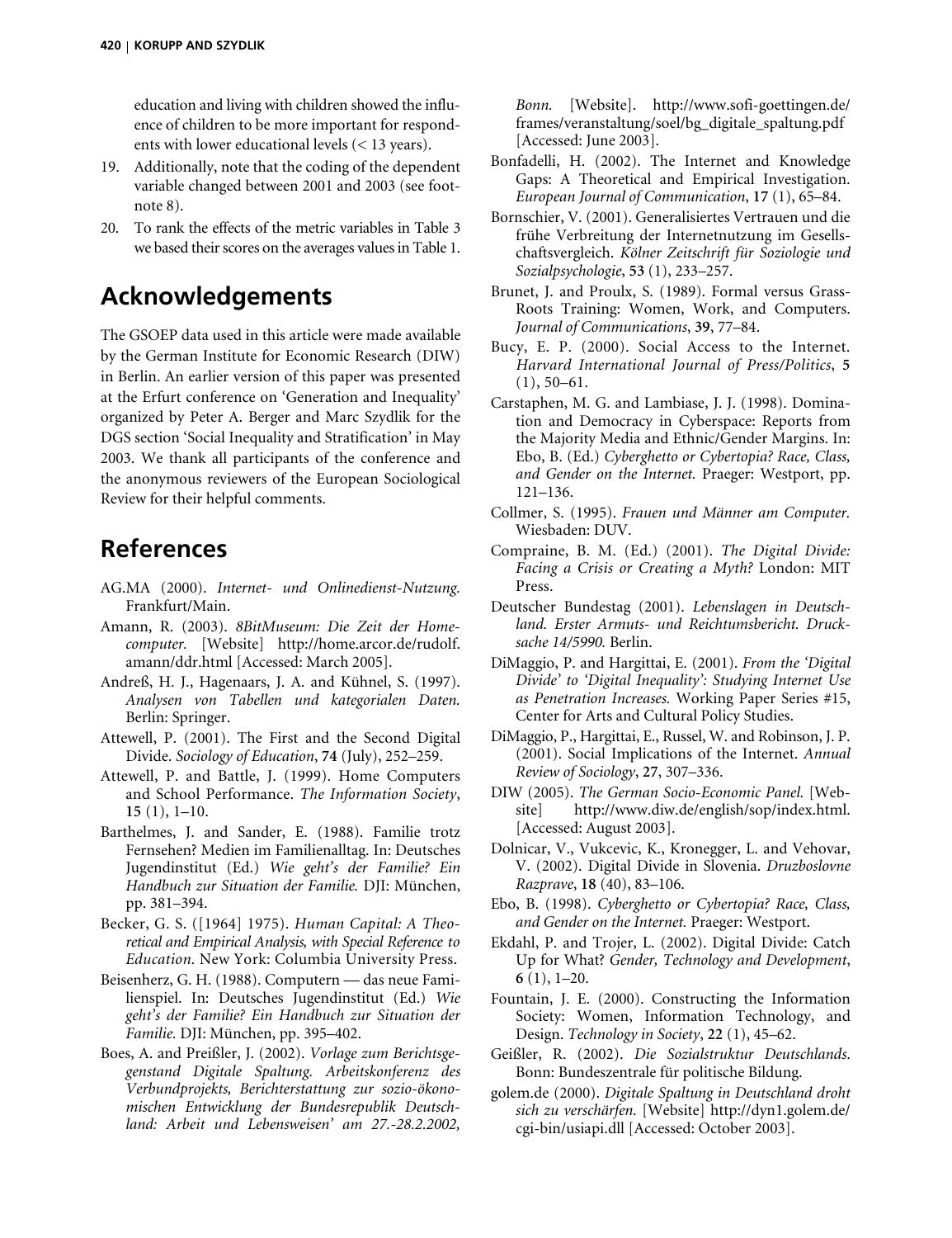- Hacker, K. L. and Steiner, R. (2002). The Digital Divide for Hispanic Americans. *The Howard Journal of Communications*, **13** (4), 267–283.
- Hargittai, E. (2002). Second-Level Digital Divide: Differences in People's Online Skills. *First Monday*, **7** (4), 1–18.
- heise.online (2003). *Mehr als die Hälfte der Deutschen sind online.* [Website] [http://www.heise.de/nt.print/](http://www.heise.de/nt.print/newsticker/data) [newsticker/data](http://www.heise.de/nt.print/newsticker/data) [Accessed: October 2003].
- Hollifield, C. A. (2003). Creating Demand: Influencing Technology Diffusion in Rural Areas. *Government Information Quarterly*, **20** (2), 135–150.
- Huber, P. J. (1967). The Behavior of Maximum Likelihood Estimates Under Non-Standard Conditions. In: *Proceedings of the Fifth Berkeley Symposium on Mathematical Statistics and Probability*. Berkeley, CA: University of California Press, pp. 221–233.
- IdW (2003). *Deutschland in Zahlen.* Köln: Institut der deutschen Wirtschaft.
- Johnson, R. A. (2001). Cyberspace and Elections. *Peace Review*, **13** (3), 417–423.
- Jung, J.-Y., Qiu, J. L. and Kim, Y.-C. (2001). Internet Connectedness and Inequality. *Communication Research*, **28** (4), 507–535.
- Katz, J. E. and Rice, R. E. (2002a). Syntopia: Access, Civic Involvement, and Social Interaction on the Net. In: Wellman, B., Haythornwaite, C. (Eds.) *The Internet in Everyday Life.* Oxford, UK: Blackwell, pp. 114–135.
- Katz, J. E. and Rice, R. E. (2002b). *Social Consequences of Internet Use: Access, Involvement, and Interaction.* Cambridge, MA: MIT Press.
- Kim, S. (2003). *The Impact of Differential Access to the Internet on Earnings: A Cross-Sectional Analysis.* Unpublished manuscript. Department of Sociology, University of South California.
- Korupp, S. E. (2001). *Employment Relations and New Technologies: Is Information Technology Creating a 'Digital Divide' on the German Labour Market?* Working Paper. Erfurt University.
- Korupp, S. E. (2002). *Was bedingt die Computernutzung am Arbeitsplatz? Entwicklungen und Trends zur, digitalen Ungleichheit' in Deutschland zwischen 1979 und 1999.* Working Paper. Erfurt University.
- Leu, H. R. (1991). Kinder am Computer: Lernhilfe oder Spielzeug? *DISKURS*, **1**, 68–73.
- Livingstone, S. (2003). Children's Use of the Internet: Reflections on the Emerging Research Agenda. *New Media and Society*, **5** (2), 147–166.
- Löchel, E. (1992). Ambivalenzen Phantasien Verhältnisse sozialpsychologischer Betrachtungen weiblicher Zugriffe zum Computer. In: Schwarzkopf, J. (Ed.) *Neue Wege? Frauen lernen Computertechnik.* Bremen: Donat Verlag, pp. 113–126.
- Luke, T. (2000). Dealing with the Digital Divide: The Rough Realities of Cyberspace. *Telos*, **118**, 50–61.
- Malecki, E. J. (2003). Digital Development in Rural Areas: Potentials and Pitfalls. *Journal of Rural Studies*, **19** (2), 201–214.
- Medienpädagogischer Forschungsverbund Südwest (2003). *KIM-Studie 2003. Kinder und Medien, Computer und Internet.* Baden-Baden: SWR Medienforschung.
- Medienpädagogischer Forschungsverbund Südwest (2004). *JIM-Studie 2004. Jugend, Information und (Multi-) Media.* Baden-Baden: SWR Medienforschung.
- Morgan, S. P. and Teachman, J. D. (1988). Logistic Regression: Description, Examples, and Comparisons. *Journal of Marriage and the Family*, **50**, 929–936.
- Natriello, G. (2001). Bridging the Second Digital Divide: What can Sociologists of Education Contribute? *Sociology of Education*, **74**, 260–265.
- Nelson, A. (2002). Introduction: Future Texts. *Social Texts*, **20** (2), 1–15.
- Nohl, A.-M. (2001). Bildung und Migration. In: Gesemann, F. (Ed.) *Migration und Integration in Berlin.* Opladen: Leske + Budrich, pp. 293–312.
- OECD (2002). *Information Technology Outlook.* Paris: OECD.
- Reed, L. (2000). Domesticating the Personal Computer: The Mainstreaming of a New Technology and the Cultural Management of a Widespread Technophobia. *Critical Studies in Media Communication*, **17** (2), 159–185.
- Rogers, E.M. ([1962] 1995). *Diffusion of Innovations*. New York: Free Press.
- Sackmann, R. and Weymann, A. (1995). *Die Technisierung des Alltags: Generationen und technische Innovationen.* Frankfurt/Main: Campus.
- Servon, L. J. (2001). Community Technology Centers and the Urban Technology Gap. *International Journal of Urban and Regional Research*, **25** (2), 419–426.
- SPIEGEL (1996). *Online-Offline.* Hamburg: Spiegel Verlag.
- Statistisches Bundesamt (2003). *Presseexemplar: Ausstattung und Wohnsituation privater Haushalte. Einkommens- und Verbraucherstichprobe 2003.* Bonn: Statistisches Bundesamt, pp. 17–27.
- Statistisches Bundesamt (1994). *Statististisches Jahrbuch.* Bonn: Statistisches Bundesamt.
- Subrahmanyam, K., Kraut, R. E., Greenfield, P. M. and Gross, E. F. (2000). The Impact of Home Computer Use on Children's Activities and Development. *Future of Children*, **10** (2), 123–144.
- Suler, J. (1997). *The Bad Boys of Cyberspace. Deviant Behaviour in Online Multimedia Communities and Strategies for Managing It.* [Website] http:// [www.rider.edu/~suler \[Accessed: July 2003\].](http://www.rider.edu/~suler)
- Szydlik, M. (1998). Vocational Training and the Quality of Immigrant and Minority Jobs in Germany and the United States. In: Kurthen, H., Fijalkowski, J. and Wagner, G. G. (Eds.) *Immigration, Citizenship, and the Welfare State in Germany and the United States.* London: JAI Press, pp. 119–135.